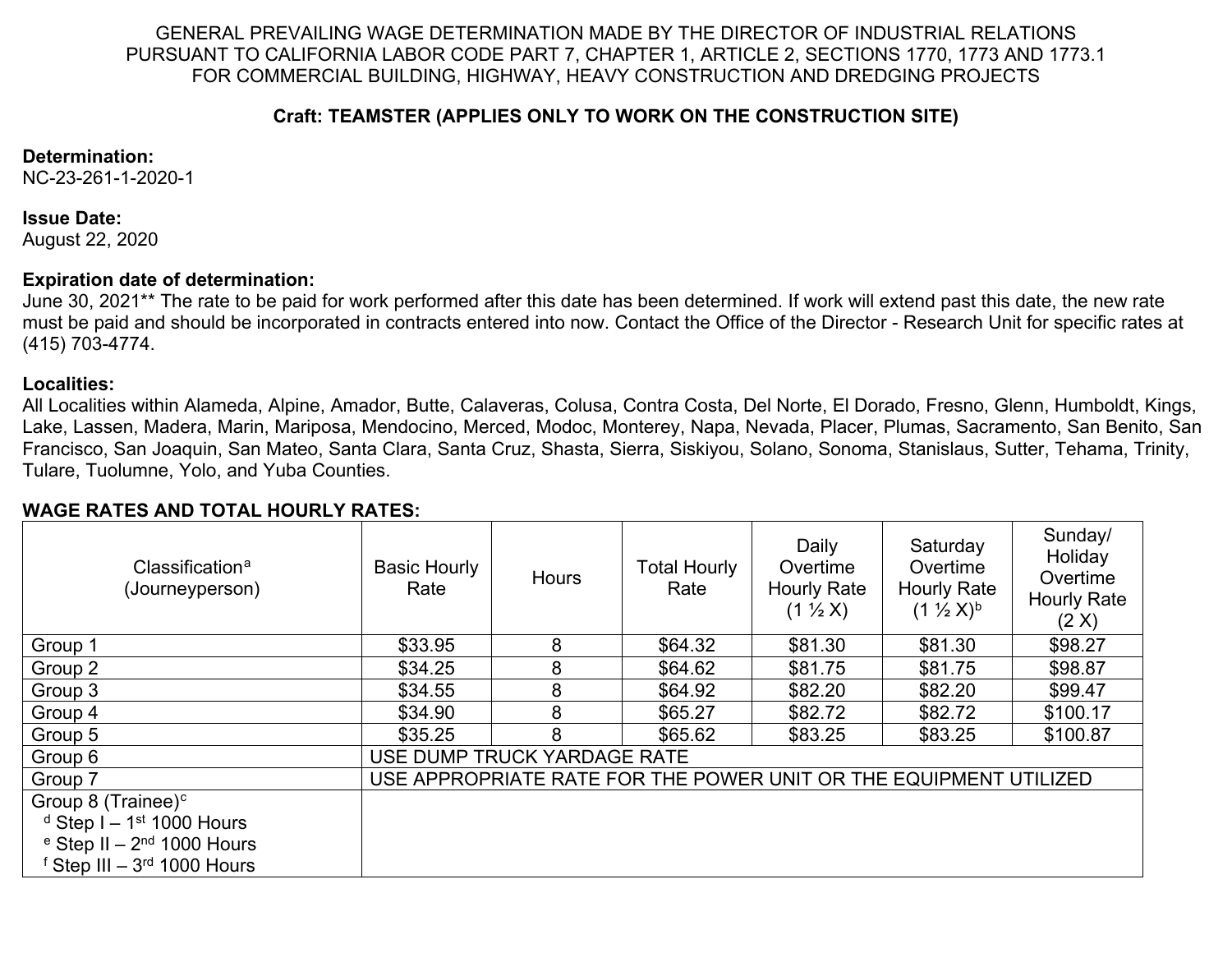Determination: NC-023-261-1 and NC-023-261-1A Page 2 of 6

# **EMPLOYER PAYMENTS:**

<span id="page-1-0"></span>

| Type of Fund                | Amount per Hour Worked |  |  |  |
|-----------------------------|------------------------|--|--|--|
| <b>Health &amp; Welfare</b> | \$19.19                |  |  |  |
| Pension                     | \$7.35                 |  |  |  |
| <b>Vacation and Holiday</b> | \$2.30                 |  |  |  |
| Training                    | \$0.90                 |  |  |  |
| Other <sup>g</sup>          | \$0.63                 |  |  |  |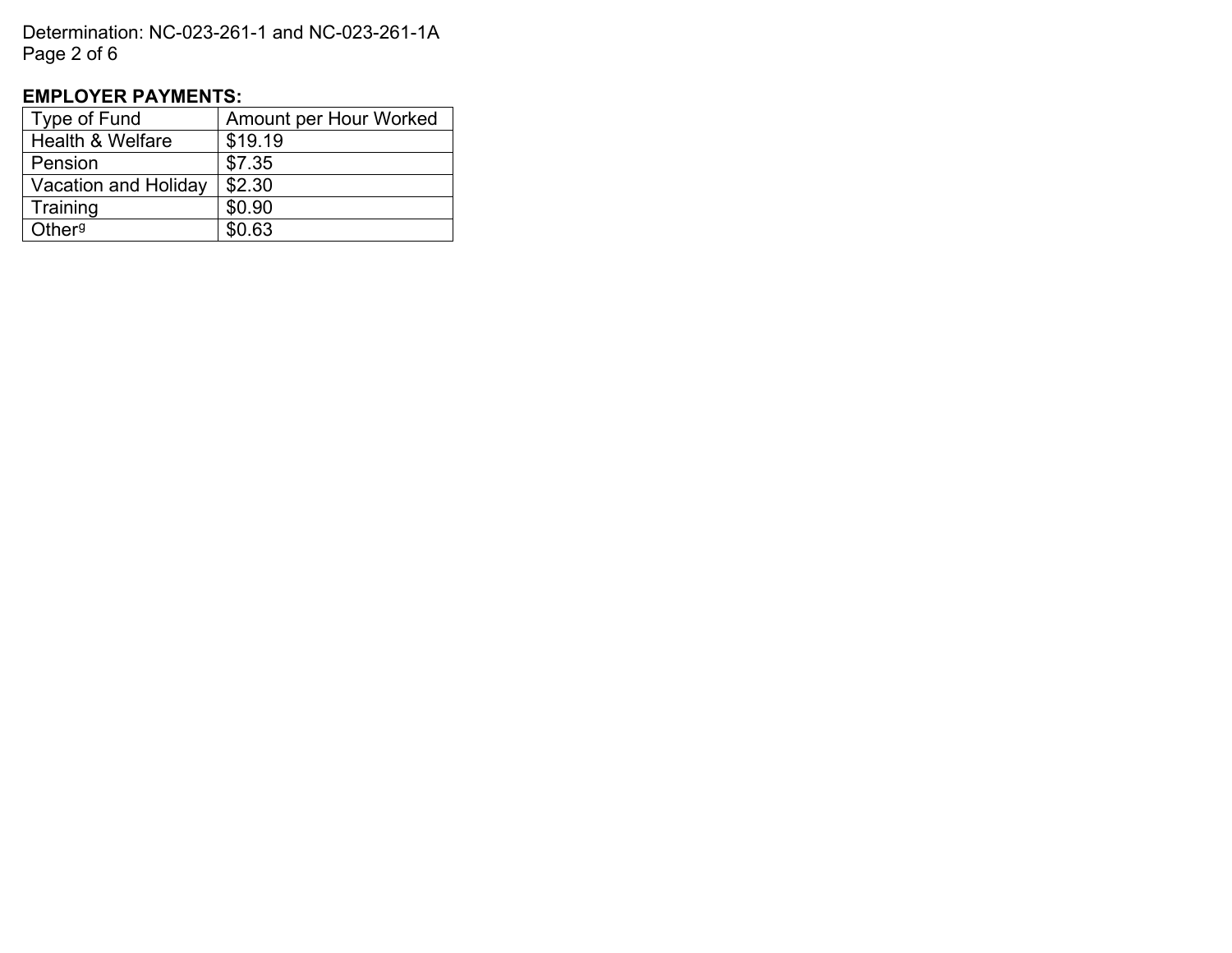## GENERAL PREVAILING WAGE DETERMINATION MADE BY THE DIRECTOR OF INDUSTRIAL RELATIONS PURSUANT TO CALIFORNIA LABOR CODE PART 7, CHAPTER 1, ARTICLE 2, SECTIONS 1770, 1773 AND 1773.1 FOR COMMERCIAL BUILDING, HIGHWAY, HEAVY CONSTRUCTION AND DREDGING PROJECTS

## **Craft: TEAMSTER (SPECIAL SINGLE SHIFT RATE) (APPLIES ONLY TO WORK ON THE CONSTRUCTION SITE)**

## **Determination:**

NC-23-261-1-2020-1A

#### **Issue Date:**

August 22, 2020

## **Expiration date of determination:**

June 30, 2021\*\* The rate to be paid for work performed after this date has been determined. If work will extend past this date, the new rate must be paid and should be incorporated in contracts entered into now. Contact the Office of the Director - Research Unit for specific rates at (415) 703-4774.

## **Localities:**

All Localities within Alameda, Alpine, Amador, Butte, Calaveras, Colusa, Contra Costa, Del Norte, El Dorado, Fresno, Glenn, Humboldt, Kings, Lake, Lassen, Madera, Marin, Mariposa, Mendocino, Merced, Modoc, Monterey, Napa, Nevada, Placer, Plumas, Sacramento, San Benito, San Francisco, San Joaquin, San Mateo, Santa Clara, Santa Cruz, Shasta, Sierra, Siskiyou, Solano, Sonoma, Stanislaus, Sutter, Tehama, Trinity, Tulare, Tuolumne, Yolo, and Yuba Counties.

# **WAGE RATES AND TOTAL HOURLY RATES:**

|                                                | <b>Basic Hourly</b>                                               | Hours | Total Hourly | Daily Overtime      | Saturday                | Sunday/            |
|------------------------------------------------|-------------------------------------------------------------------|-------|--------------|---------------------|-------------------------|--------------------|
| Classification <sup>a</sup><br>(Journeyperson) | Rate                                                              |       | Rate         | <b>Hourly Rate</b>  | Overtime                | Holiday            |
|                                                |                                                                   |       |              | $(1 \frac{1}{2} X)$ | <b>Hourly Rate</b>      | Overtime           |
|                                                |                                                                   |       |              |                     | $(1 \frac{1}{2} X)^{b}$ | <b>Hourly Rate</b> |
|                                                |                                                                   |       |              |                     |                         | (2 X)              |
| Group 1                                        | \$35.95                                                           | 8     | \$66.32      | \$84.30             | \$84.30                 | \$102.27           |
| Group 2                                        | \$36.25                                                           |       | \$66.62      | \$84.75             | \$84.75                 | \$102.87           |
| Group 3                                        | \$36.55                                                           |       | \$66.92      | \$85.20             | \$85.20                 | \$103.47           |
| Group 4                                        | \$36.90                                                           |       | \$67.27      | \$85.72             | \$85.72                 | \$104.17           |
| Group 5                                        | \$37.25                                                           | 8     | \$67.62      | \$86.25             | \$86.25                 | \$104.87           |
| Group 6                                        | USE DUMP TRUCK YARDAGE RATE                                       |       |              |                     |                         |                    |
| Group 7                                        | USE APPROPRIATE RATE FOR THE POWER UNIT OR THE EQUIPMENT UTILIZED |       |              |                     |                         |                    |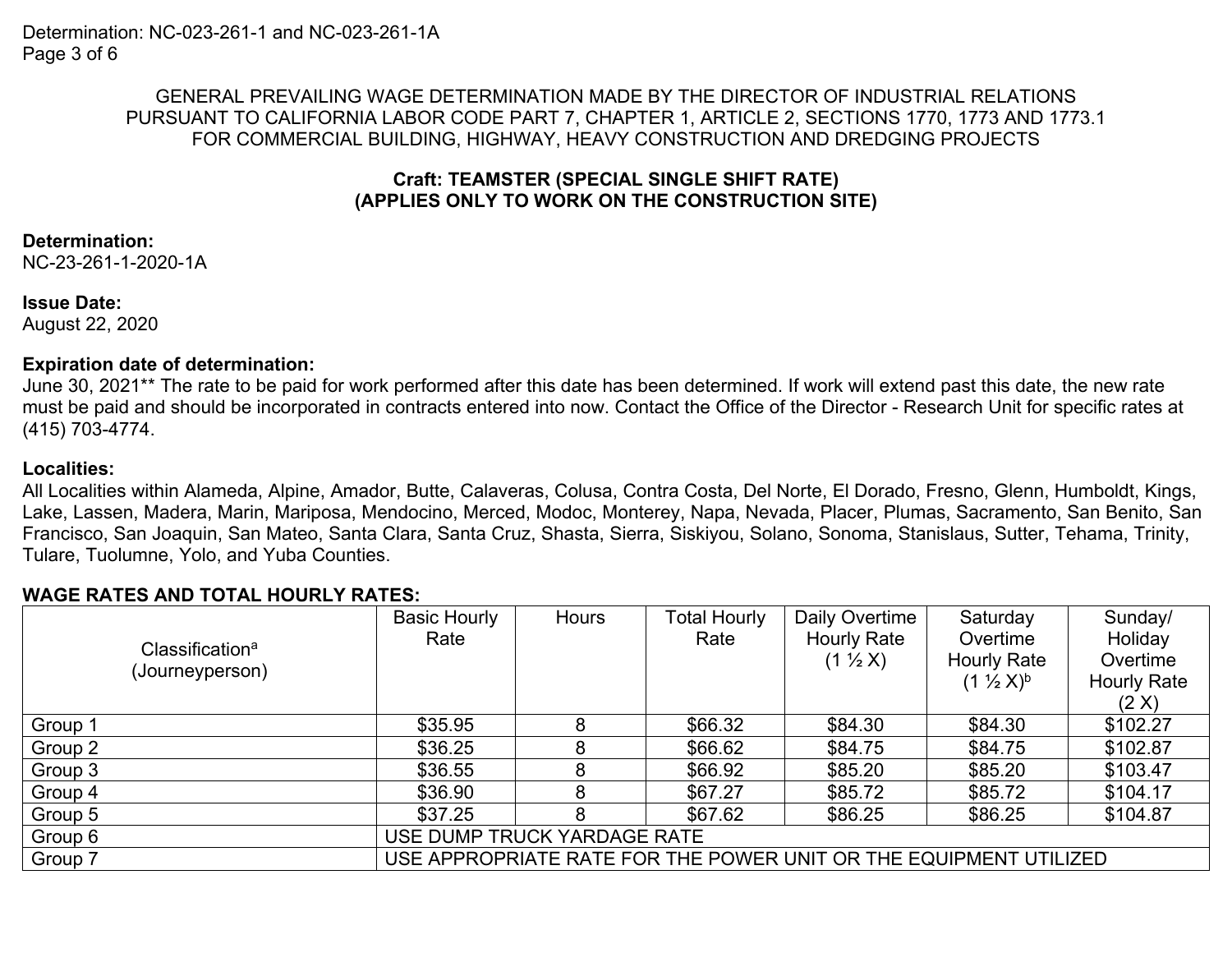# Determination: NC-023-261-1 and NC-023-261-1A Page 4 of 6

| Classification <sup>a</sup><br>(Journeyperson)                                                                                                          | <b>Basic Hourly</b><br>Rate | <b>Hours</b> | <b>Total Hourly</b><br>Rate | Daily Overtime<br><b>Hourly Rate</b><br>$(1 \frac{1}{2} X)$ | Saturday<br>Overtime<br><b>Hourly Rate</b><br>$(1 \frac{1}{2} X)^{b}$ | Sunday/<br>Holiday<br>Overtime<br><b>Hourly Rate</b><br>(2 X) |
|---------------------------------------------------------------------------------------------------------------------------------------------------------|-----------------------------|--------------|-----------------------------|-------------------------------------------------------------|-----------------------------------------------------------------------|---------------------------------------------------------------|
| Group 8 (Trainee) $c$<br>$d$ Step I – 1 <sup>st</sup> 1000 Hours<br>$\mathrm{e}$ Step II – 2 <sup>nd</sup> 1000 Hours<br>$f$ Step III $-3rd$ 1000 Hours |                             |              |                             |                                                             |                                                                       |                                                               |

## **EMPLOYER PAYMENTS:**

| Type of Fund                | Amount per Hour Worked |
|-----------------------------|------------------------|
| <b>Health &amp; Welfare</b> | \$19.19                |
| Pension                     | \$7.35                 |
| Vacation and Holiday        | \$2.30                 |
| Training                    | \$0.90                 |
| Other <sup>g</sup>          | \$0.63                 |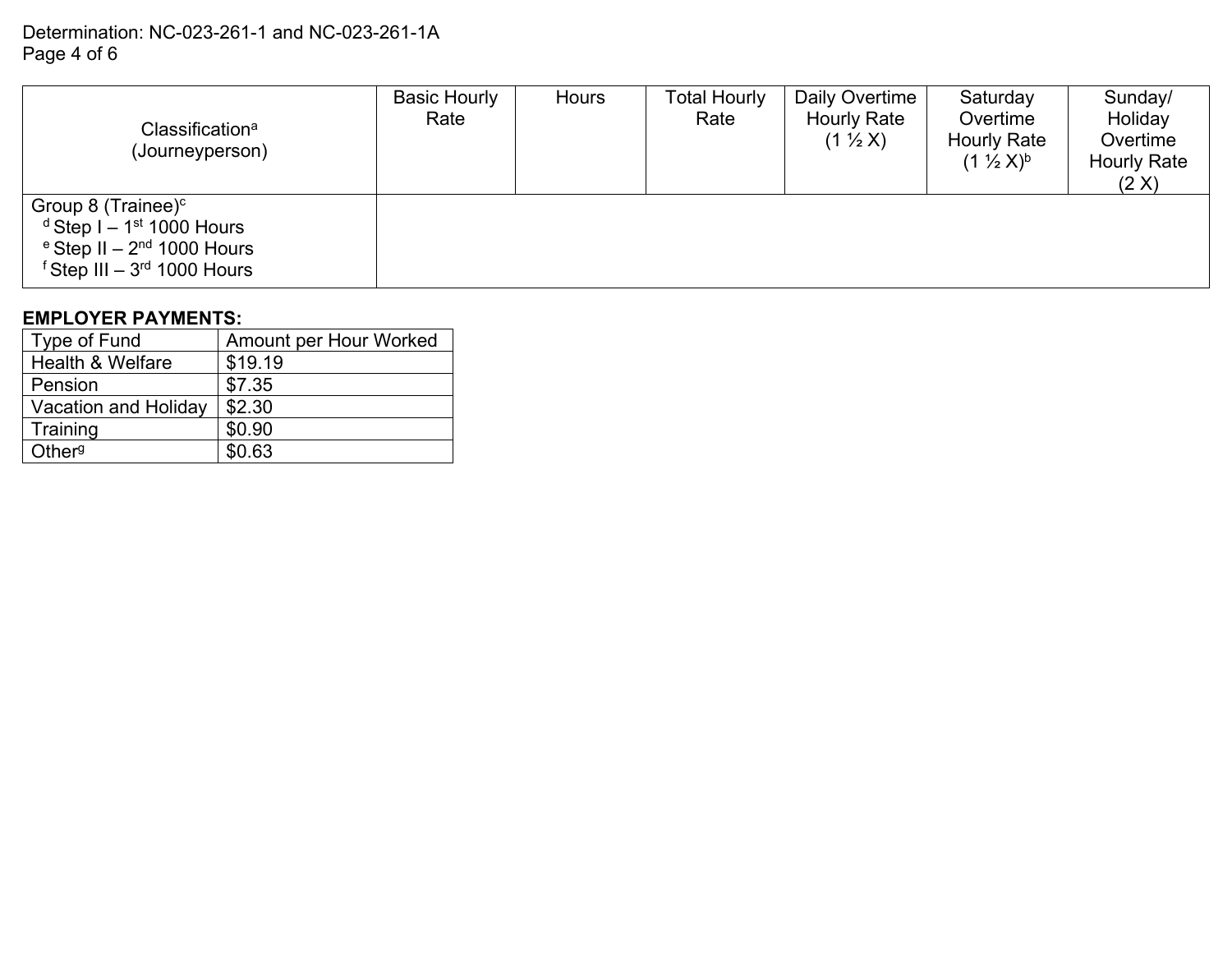Determination: NC-023-261-1 and NC-023-261-1A Page 5 of 6

## **CLASSIFICATIONS:**

# **GROUP 1**

Dump Trucks under 6 yards Single Unit Flat Rack (2 axle unit) Nipper Truck (When Flat Rack Truck is used appropriate Flat Rack shall apply) Concrete pump truck (When Flat Rack Truck is used appropriate Flat Rack shall apply) Concrete pump machine Snow Buggy Steam Cleaning Bus or Manhaul Driver Escort or Pilot Car Driver Pickup Truck Teamster Oiler/Greaser/and or Serviceman Hook Tenders Team Drivers Warehouseman Tool Room Attendant (Refineries) Fork Lift and Lift Jitneys Warehouse Clerk/Parts Man Fuel and/or Grease Truck Driver or Fuelman Truck Repair Helper Fuel Island Attendant, or Combination Pit and/or Grease Rack and Fuel Island Attendant

# **GROUP 2**

Dump Trucks 6 yards Under 8 yards Transit Mixers through 10 yards Water Trucks Under 7000 gals. Jetting Trucks Under 7000 gals. Single Unit flat rack (3 axle unit) Highbed Heavy Duty Transport Scissor Truck Rubber Tired Muck Car (not self-loaded) Rubber Tired Truck Jumbo Winch Truck and "A" Frame Drivers Combination Winch Truck With Hoist Road Oil Truck or Bootman

**Buggymobile** Ross, Hyster and similar Straddle Carrier Small Rubber Tired Tractor Truck Dispatcher

# **GROUP 3**

Dump Trucks 8 yards and including 24 yards Transit Mixers Over 10 yards Water Trucks 7000 gals and over Jetting Trucks 7000 gals and over Vacuum Trucks under 7500 gals Trucks Towing Tilt Bed or Flat Bed Pull Trailers Heavy Duty Transport Tiller Man Tire Repairman Truck Mounted Self Propelled Street Sweeper with or without Self-Contained Refuse Bin and or Vacuum Unit Boom Truck - Hydro-Lift or Swedish Type Extension or Retracting Crane P.B. or Similar Type Self Loading Truck Combination Bootman and Road Oiler Dry Distribution Truck (A Bootman when employed on such equipment, shall receive the rate specified for the classification of Road Oil Trucks or Bootman) Ammonia Nitrate Distributor, Driver and Mixer Snow Go and/or Plow

# **GROUP 4**

Dump Trucks over 25 yards and under 65 yards Vacuum Trucks 7500 gals and over. Truck Repairman Water Pulls - DW 10s, 20s, 21s and other similar equipment when pulling Aqua/pak or Water Tank Trailers Helicopter Pilots Lowbed Heavy Duty Transport (up to and including 7 axles) DW 10s, 20s, 21s and other similar Cat type, Terra Cobra, LeTourneau Pulls, Tournorocker, Euclid and similar type Equipment when pulling fuel and/or grease tank trailers or other miscellaneous trailers